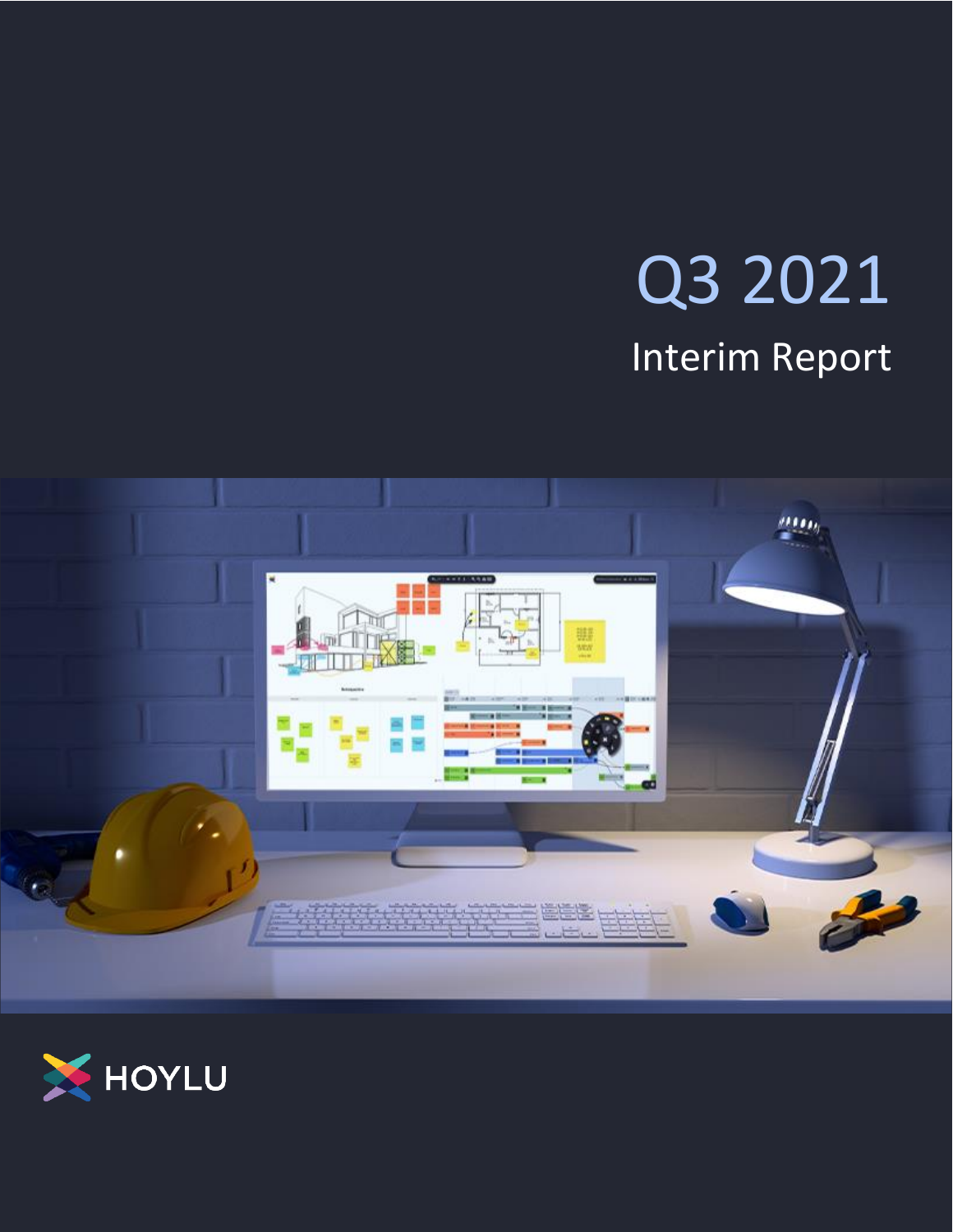# TABLE OF CONTENTS

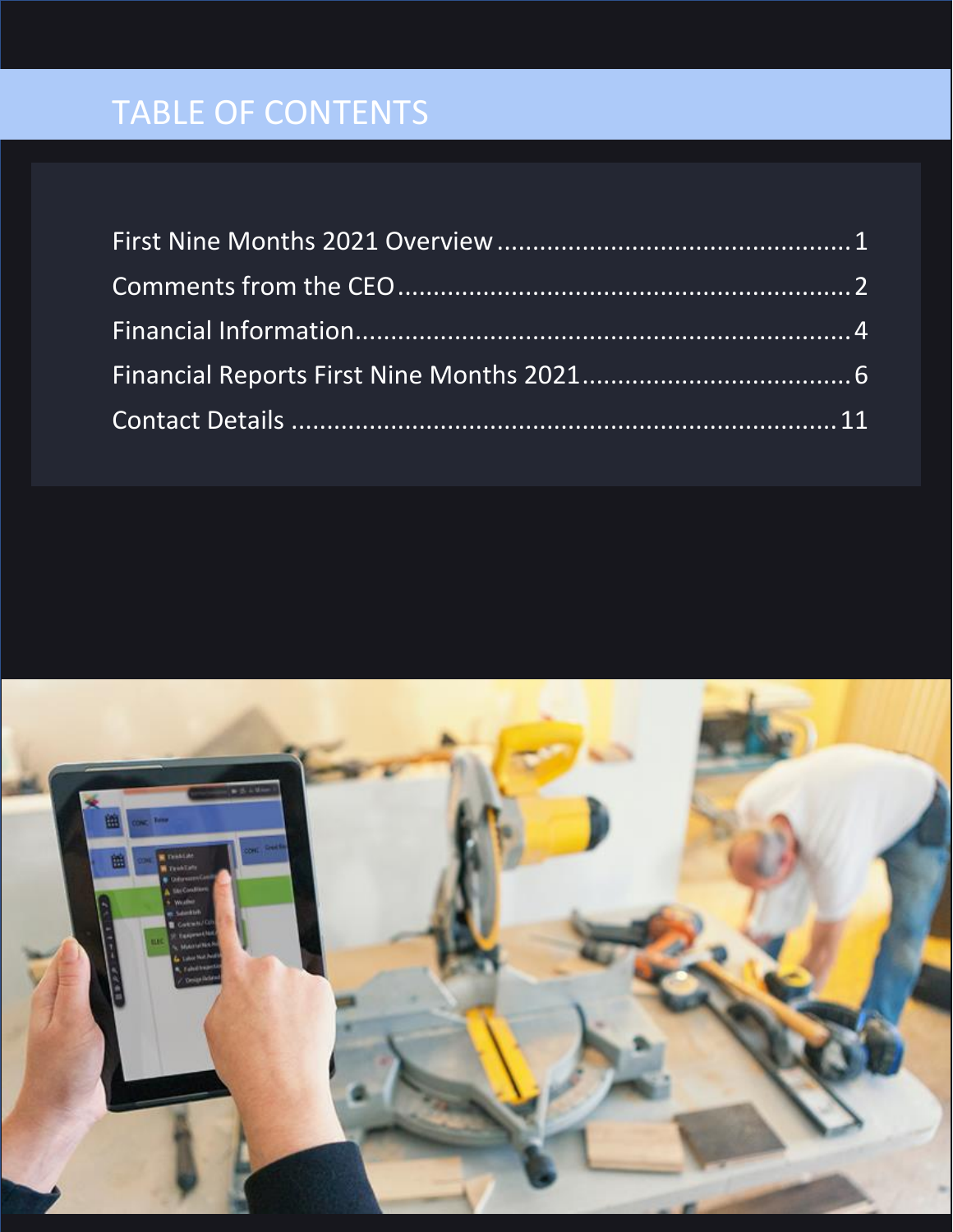#### <span id="page-2-0"></span>FIRST NINE MONTHS 2021

- Annual Recurring Revenue ("ARR"), including long-term service contracts, at the end of the period was MSEK 34.2, up 42% from MSEK 24.0 at the end of Q3 2020.
- Revenues for the first nine months were MSEK 24.6 (22.2)
- Gross margin was 75 percent (70)
- Operating result amounted to MSEK -33.9 (-21.9)
- Profit after tax amounted to MSEK -34.2 (-24.1)
- Earnings per share amounted to SEK -0.38 (-0.48)

### THIRD QUARTER 2021

- Annual Recurring Revenue ("ARR"), including long-term service contracts, at the end of the period was MSEK 34.2, up 6% from MSEK 32.2 at the end of Q2 2021.
- Revenue for the third quarter was MSEK 8.1 (6.1)
- Gross margin was 76 percent (73)
- Operating result amounted to MSEK -13.1 (-8.3)
- Profit after tax amounted to MSEK -13.3 (-8.5)
- Earnings per share amounted to SEK -0.15 (-0.11)

### REMARKS ON THE BALANCE SHEET

- The total assets at the end of the period: MSEK 70.5 (81.1)
- Total cash at the end of the period was MSEK 2.5 (13.9)
- The total accounts receivable at the end of the period was MSEK 13.0 (15.8)
- The total accounts payable at the end of the period was MSEK 5.0 (2.6)
- Total liabilities, including Deferred Revenue, at the end of the period: MSEK 23.1 (18.6)
- The Equity at the end of the period amounted to MSEK 47.3 (62.4)

#### IMPORTANT EVENTS IN THE THIRD QUARTER

- Hoylu partnered with Cisco WebEx for Hybrid Work allowing users to launch a Cisco WebEx conference within the workspace, combining two powerful tools into one experience.
- Hoylu secured a loan of SEK 5 million in September 2021.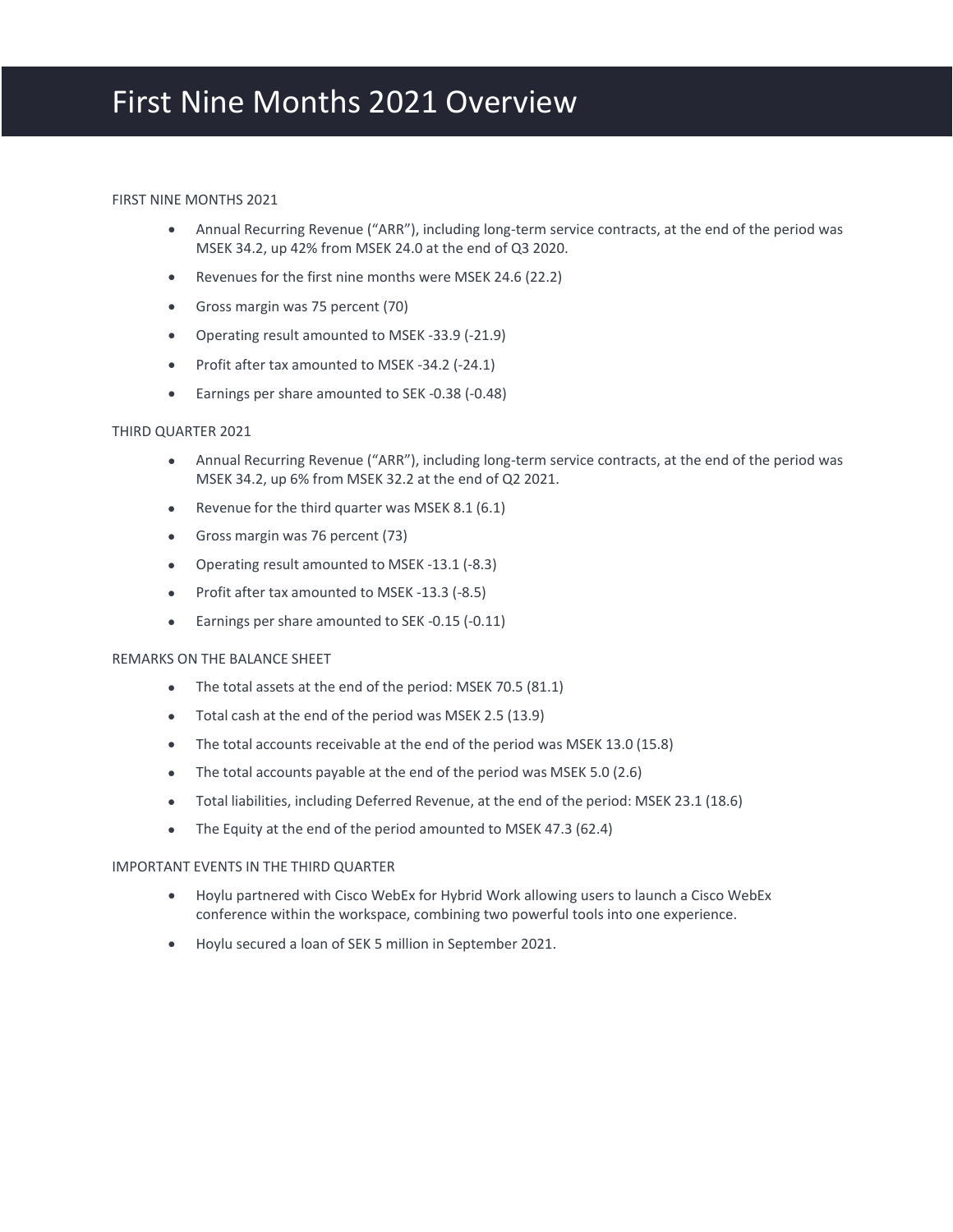|                           |          |        |          | Growth          |           |
|---------------------------|----------|--------|----------|-----------------|-----------|
| Description               | $Sep-20$ | Jun-21 | $Sep-21$ | Quarter/Quarter | Year/Year |
|                           |          |        |          |                 |           |
| ARR - Total               | 24.0     | 32.2   | 34.2     | 6%              | 42%       |
| ARR - SaaS                | 7.9      | 15.8   | 17.9     | 13%             | 126%      |
| ARR - Mobile Products     | 16.1     | 16.3   | 16.3     | 0%              | 1%        |
|                           |          |        |          |                 |           |
| <b>Total Users</b>        | 22.8     | 57.0   | 63.0     | 11%             | 176%      |
| <b>Total Paying Users</b> | 4.0      | 8.3    | 8.8      | 6%              | 122%      |
| <b>Total "Free" Users</b> | 18.9     | 48.7   | 54.2     | 11%             | 187%      |

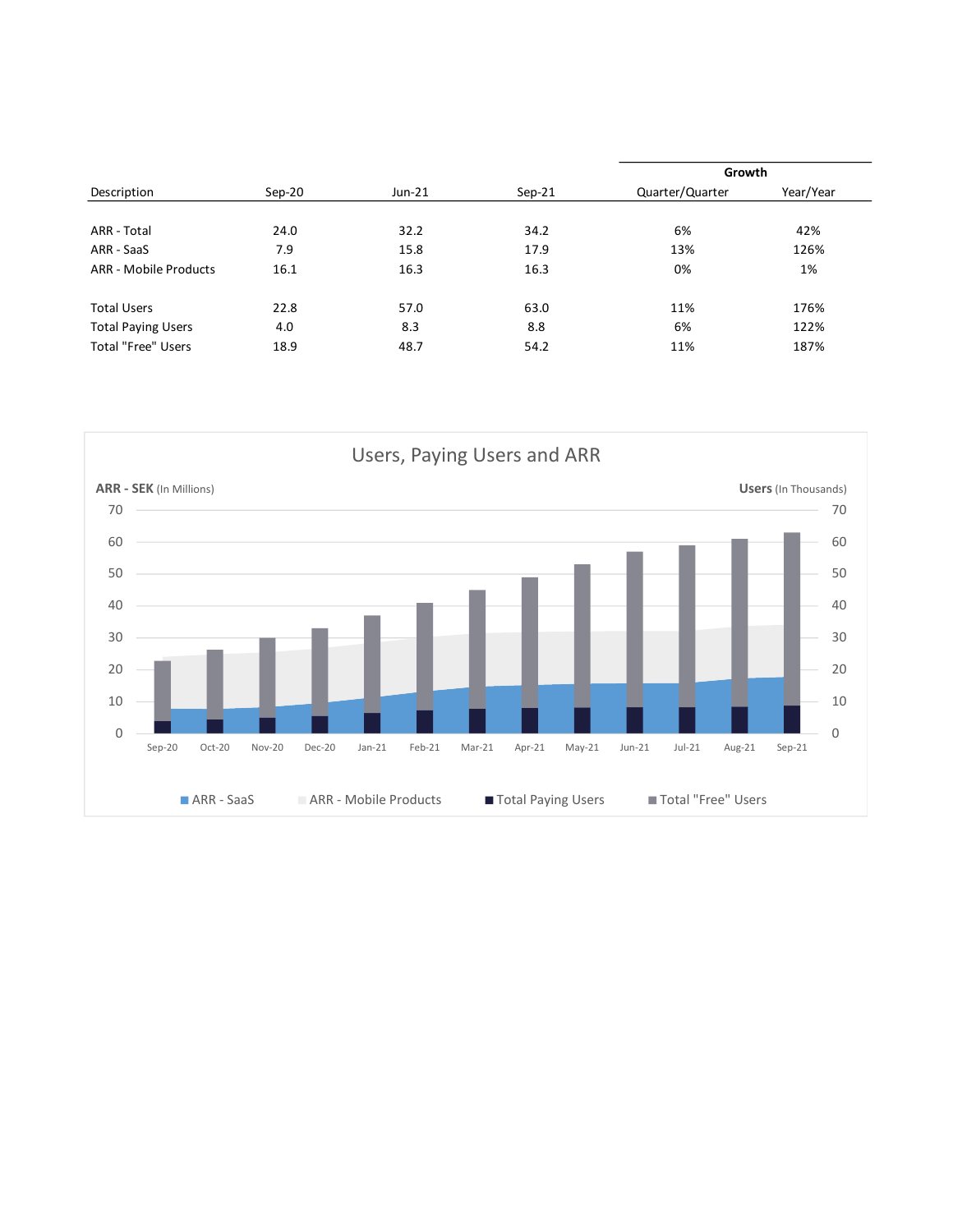### <span id="page-4-0"></span>Comments from the CEO

Annual Recurring Revenues (ARR) including long term service contracts were SEK 34.2 million at the end of Q3, up 6% from the end of Q2 and up 28% since January 1st. As companies adapt to the work-from anywhere world the general demand for better collaboration solutions that go beyond video, screen-sharing and a simple whiteboard is high. At the same time there is a large variety of solutions, many of which offer little value beyond what you get with the larger platforms like MS Teams, Zoom and Webex. Rather than chasing the general online whiteboard market Hoylu made an early decision to go after opportunities within construction, engineering, process, and workflows related to project management where we have a stronger value proposition and a unique product offering.

We finalized a larger market study in the quarter and asked project managers and team leaders what were their challenges based upon more than a year experience with remote and hybrid work. A majority of those asked answered that participation is a big issue. Whilst teamwork is supposed to be collaborative; a shared activity where everyone has an equal chance to contribute, in the age of Zoom it has become one-sided, an activity where only the most dominant people contribute, and the introverts disappear in the noise. When managing large projects that involve many teams, companies struggle with the complexity of collecting feedback, drive involvement and participation and keep everybody aligned and up to date. Project managers also struggle to avoid disconnect between stages in the workflow, from planning to execution.

At Hoylu we have strived to solve these challenges by developing tools that people are comfortable with and can be used by all team members, opposed to tools that are used by a smaller number of specialists with screen sharing. Hoylu`s Adaptive Workspaces™ combines the infinite online whiteboard with specific modules for project management and true integrations with systems of records that are broadly used, like Jira and Agility. Project managers can involve all stakeholders early in the process, collect feedback, manage activities, highlight dependencies, issues and keep all in context. A good example is the construction industry. On the one side there is a wide variety of point solutions and more advanced technology platforms in use, but on the other side there are still parts of the workflow where a majority of the industry still uses sticky notes, paper printouts and analog whiteboards.

Important events in the 3rd quarter were the signing of an enterprise license contract with one of the larger general contractors in the US and multiple orders from one of the largest general contractors in Scandinavia. Hoylu's business model for construction is a fixed price per project with unlimited use for all project members, including sub-contractors and consultants. The revenue impact in the beginning is small, but we get the marketing effect when people are invited to a project and once the solution is accepted for one project the sales cycle for the next projects are shorter.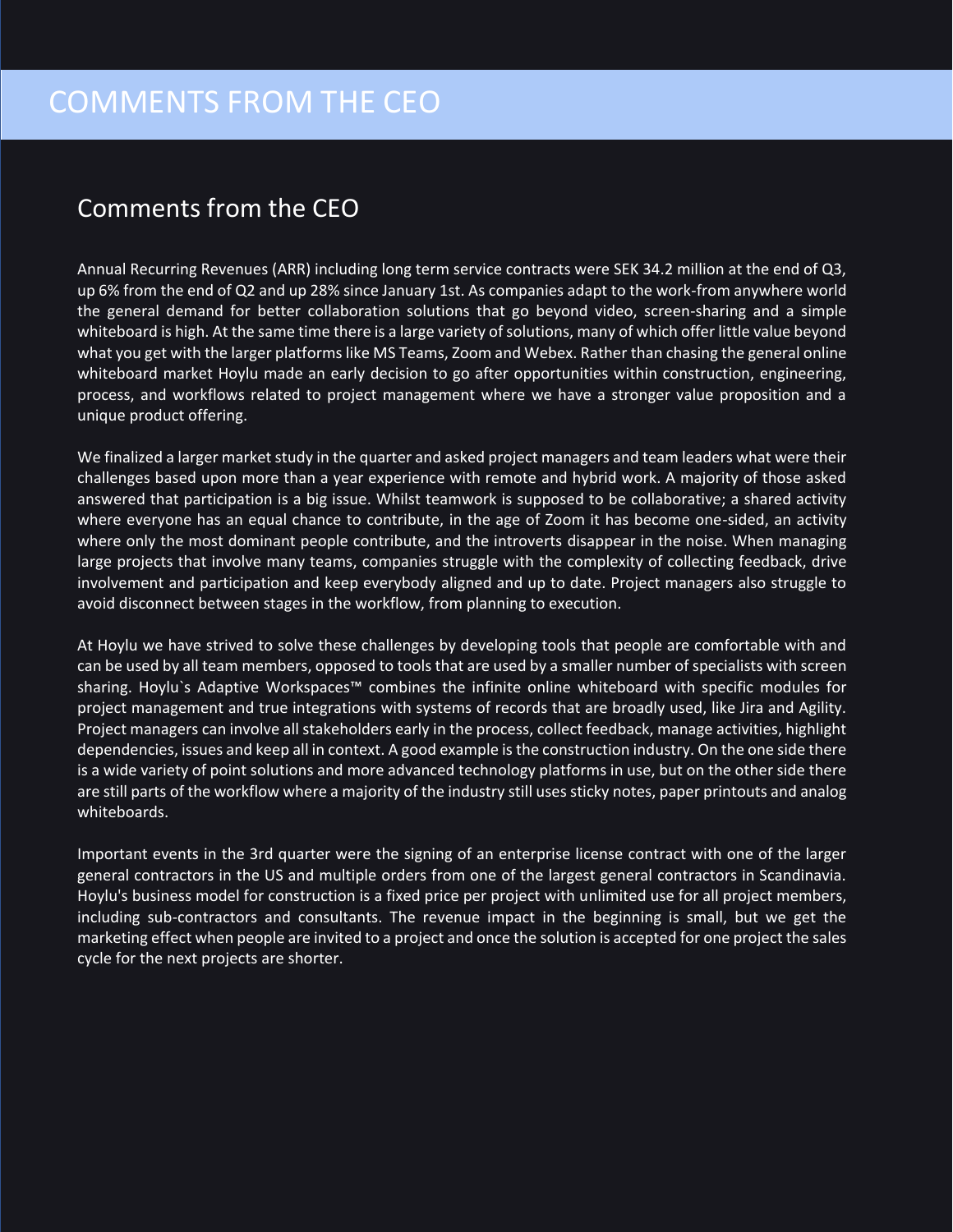### Future Outlook

Hoylu participated recently at the Lean Construction Institute`s Annual Congress in Phoenix, USA. More than 1,100 project managers, executives and consultants were present. The event was the first of several major marketing initiatives to build awareness in the construction industry and position Hoylu as a leader within solutions for Lean Planning. Hoylu was also presented as one of several partners at WebEx One, Cisco`s global launch of their new collaboration platform for hybrid work. We are currently in similar discussions with potential partners to further increase our footprint and presence in the market segments we are targeting, project management within large enterprise in engineering and construction. These activities in combination with a growing portfolio of customers having gone through proof of concept, security reviews and user validation give us confidence in a stronger business momentum and higher growth in the coming quarters.

### EVENTS AFTER THE END OF THE PERIOD

• Hoylu carried out a directed issue of convertible loan notes corresponding to a value of SEK 19.2 million in October 2021.



STEIN REVELSBY | CEO



Hoylu at the Lean Construction Congress 2021.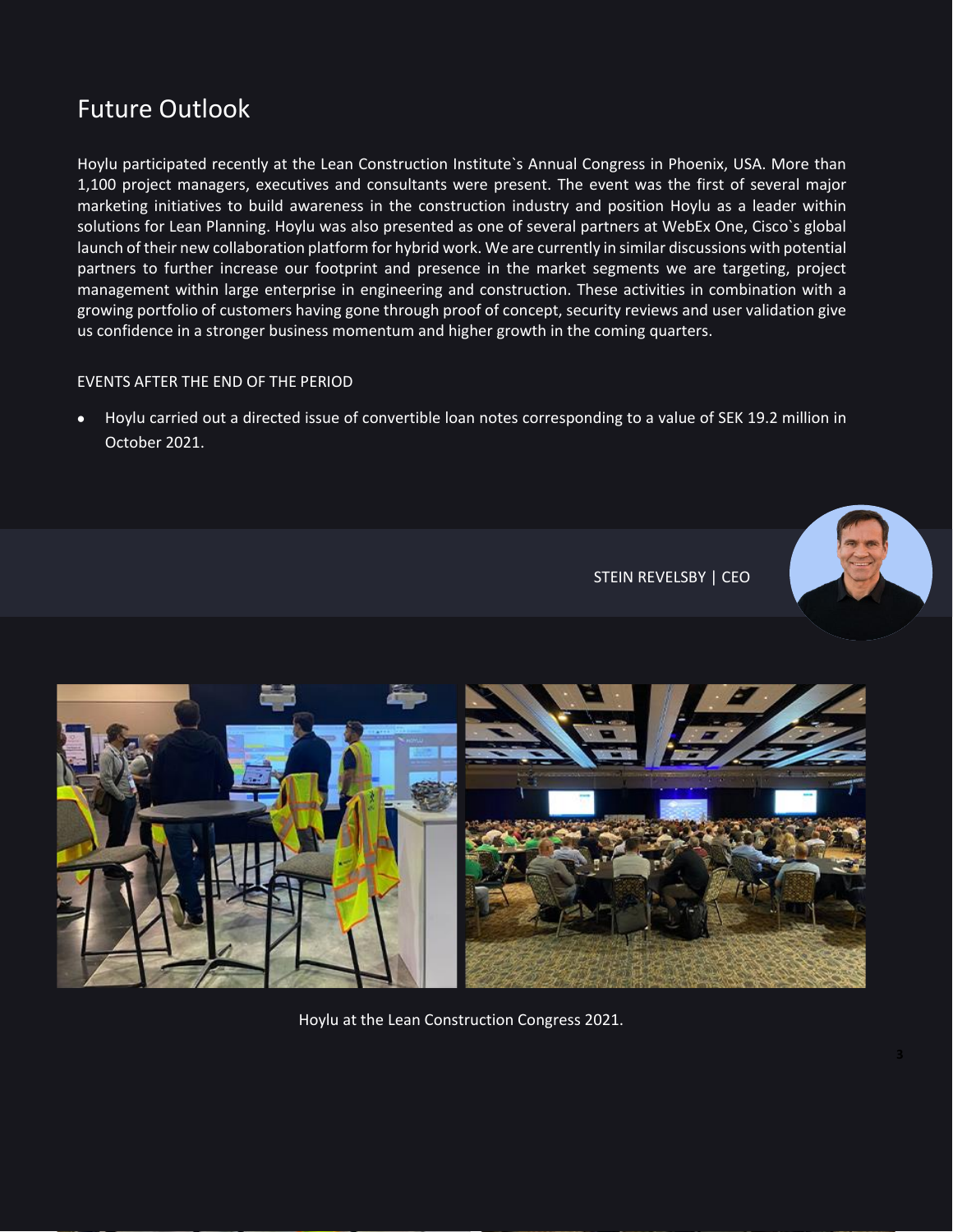### FINANCIAL INFORMATION

### <span id="page-6-0"></span>REVENUES & PROFITABILITY

Revenues for the first nine months of 2021 amounted to MSEK 24.5 (22.2) and consisted of revenue from the sale of the Hoylu Connected Workspaces™ and the Pull Planning Module, and the sale of the HoyluWall, software product, and professional services.

Cost of goods and services sold was MSEK 6.2 (6.7) and EBITDA amounted to MSEK -26.5 (-16.9).

The operating result was MSEK -33.9 (-21.9).

The net result for the first nine months of 2021 amounted to MSEK -34.2 (-24.1).

### FINANCIAL POSITION

Cash flow from operating activities for the first nine months of 2021 amounted to MSEK -30.7 (-50.3).

Cash flow from investment activities for the first nine months amounted to MSEK -10.4 (-8.8) and the cash flow from financing activities was MSEK 38.7 (72.4). Cash-flow for the first nine months of 2021 was MSEK -2.4 (13.2) and the liquid assets at the end of the period was MSEK 2.5 (13.9).

Hoylu will continue to consider strengthening its working capital through share issues or bridge financing when necessary to finance its growth and with the objective to maximize value creation and minimize dilution for existing shareholders.

#### CAPITALIZED EXPENSES

Hoylu continues to capitalize its investments in research and development efforts associated with Hoylu's Anytime Collaboration and Insight products.

During the first nine months of 2021 Hoylu capitalized product development costs in the amount of MSEK 10.1, which represents 19% of the Company's total operating costs.

Amortization expense associated with capitalized product development costs amounted to MSEK 5.2 in the first nine months of 2021.

#### DEPRECIATION & AMORTIZATION

Intangible and tangible assets are stated at cost less amortization and depreciation. Expenditures directly attributable to the cost of the asset is included in the cost of the asset.

Amortization and Depreciation is linear as follows:

| Goodwill                        | 10 years |
|---------------------------------|----------|
| <b>Other Intangible Assets</b>  | 5 years  |
| <b>Machinery Equipment</b>      | 3 years  |
| <b>Furniture &amp; Fixtures</b> | 5 years  |

### EMPLOYEES & ORGANIZATION

Hoylu had a total 45 employees as of September 30, 2021. 37 in the US and 8 in the EU. Hoylu's headquarters is in Stockholm, Sweden. Product management and software development activities are based in Seattle, US.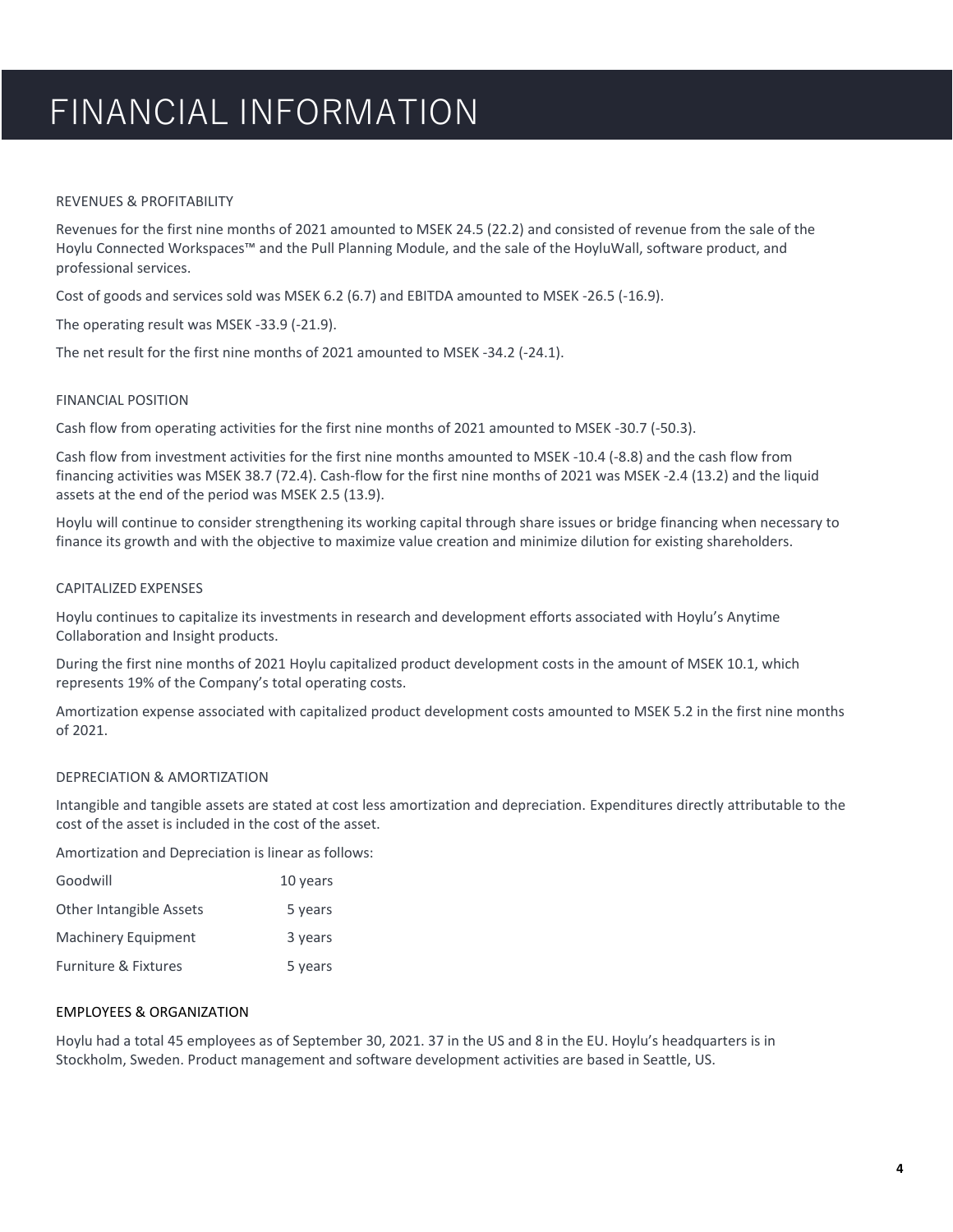### FINANCIAL INFORMATION

#### RELATED PARTY TRANSACTIONS

There were no related party transactions during the period.

| FINANCIAL CALENDAR |  |
|--------------------|--|
|                    |  |

| Interim Report - Q4 2021 | February 18, 2022 |
|--------------------------|-------------------|
| Interim Report - Q1 2022 | May 13, 2022      |
| Interim Report - Q2 2022 | August 19, 2022   |
| Interim Report - Q3 2022 | November 18, 2022 |

### RISKS AND UNCERTAINTIES

An investment in Hoylu's shares is associated with certain risks.

Hoylu's business is affected, and may be affected, by numerous factors which are not possible for Hoylu at all, or in part, to control.

Such factors may adversely affect the Company's business, financial position and profits in the future or may lead to a decrease of the share price and that the investors could lose part or all of their investment.

Certain risks are associated with the Company and other do not have any specific connection to the Company. Investors should carefully analyze the specific risk factors as well as other information in the Company Description prior to deciding whether to make an investment in the Company or not.

#### ACCOUNTING PRINCIPLES

The interim report for Hoylu has been prepared in accordance with the Annual Accounts Act and the Swedish Accounting Standards Board on annual report, and consolidated financial statements BFNAR 2012: 1 (K3) as well as the Swedish Securities Market Act.

The K3 financial reporting framework is comparable to International Financial Reporting Standard's (IFRS) for Small and Medium enterprises. The parent company has in preparation of this interim report applied the same accounting and valuation principles asHoylu.

#### AUDITORS REVIEW

This report has not been subject to review by the Company's auditor.

### SHARE DATA

The Hoylu share is listed on the Nasdaq First North Growth Market in Stockholm.The total number of shares at the end of the period amounted to 91,743,922.

### ABOUT HOYLU

Hoylu's mission is to empower distributed teams to collaborate easily and seamlessly while always staying in sync. Hoylu's Connected Workspaces™ helps enterprises as well as small and medium companies run projects, programs, and initiatives acrosstime zones and continents with the same level of engagement and clarity asif everyone were working in the same room.

For more information: [www.hoylu.com.](http://www.hoylu.com/)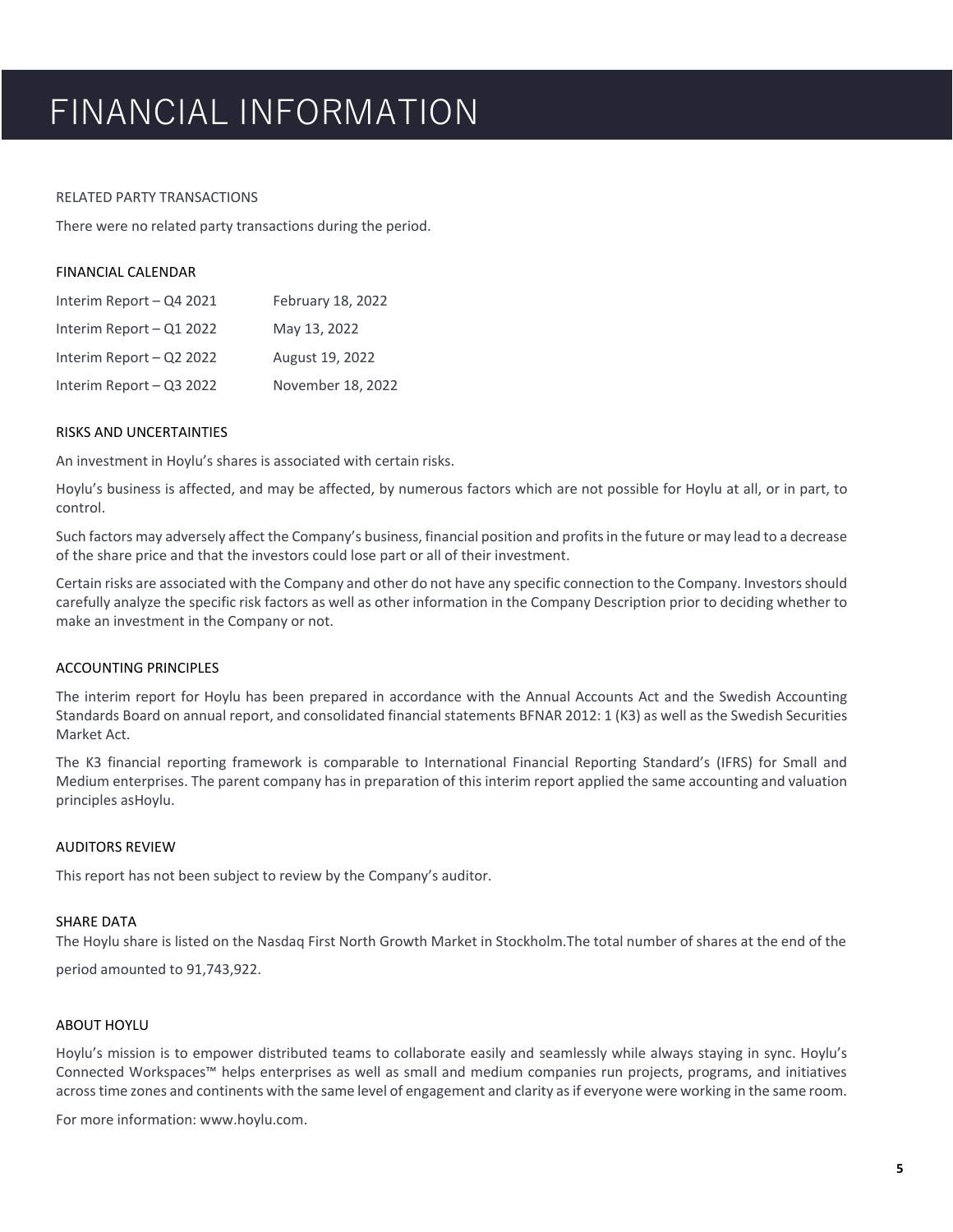### <span id="page-8-0"></span>CONSOLIDATED INCOME STATEMENT IN SUMMARY

|                                                    | 2021       | 2020       | 2021       | 2020       | 2020       |
|----------------------------------------------------|------------|------------|------------|------------|------------|
| <b>KSEK</b>                                        | Jul-Sep    | Jul-Sep    | Jan-Sep    | Jan-Sep    | Jan-Dec    |
| Net sales                                          | 8,121      | 6,063      | 24,553     | 22,202     | 29,168     |
| Cost of goods and services sold                    | $-1,935$   | $-1,645$   | $-6,184$   | $-6,673$   | $-8,652$   |
| Gross profit                                       | 6,186      | 4,418      | 18,369     | 15,529     | 20,516     |
| Development, Sales, and Administrative Costs       | $-15,926$  | $-10,710$  | $-44,854$  | $-32,408$  | $-46,434$  |
| Other Income (Expenses)                            | 0          | 0          | $\Omega$   | $\Omega$   | 3,533      |
| Depreciation/Amortization                          | $-3,394$   | $-2,035$   | $-7,477$   | $-5,015$   | $-7,329$   |
| <b>Operating profit/loss</b>                       | $-13,134$  | $-8,327$   | $-33,962$  | $-21,895$  | $-29,714$  |
| Other financial items                              | $-95$      | $-206$     | $-198$     | $-2,195$   | $-2,356$   |
| <b>Profit before taxes</b>                         | $-13,229$  | $-8,533$   | $-34,160$  | $-24,090$  | $-32,070$  |
| Taxes                                              | $-81$      | -3         | $-72$      | -9         | $-12$      |
| Profit/loss for the period                         | $-13,310$  | $-8,536$   | $-34,232$  | $-24,099$  | $-32,082$  |
|                                                    |            |            |            |            |            |
| Key ratios:                                        |            |            |            |            |            |
| Gross margin                                       | 76.2%      | 72.9%      | 74.8%      | 69.9%      | 70.3%      |
| Operating margin                                   | <b>Neg</b> | Neg        | Neg        | Neg        | Neg        |
| Earnings per share before and after dilution       | $-0.15$    | $-0.11$    | $-0.38$    | $-0.48$    | $-0.55$    |
| Average number of shares before and after dilution | 91,743,922 | 77,748,347 | 89,591,145 | 50,177,455 | 58,011,673 |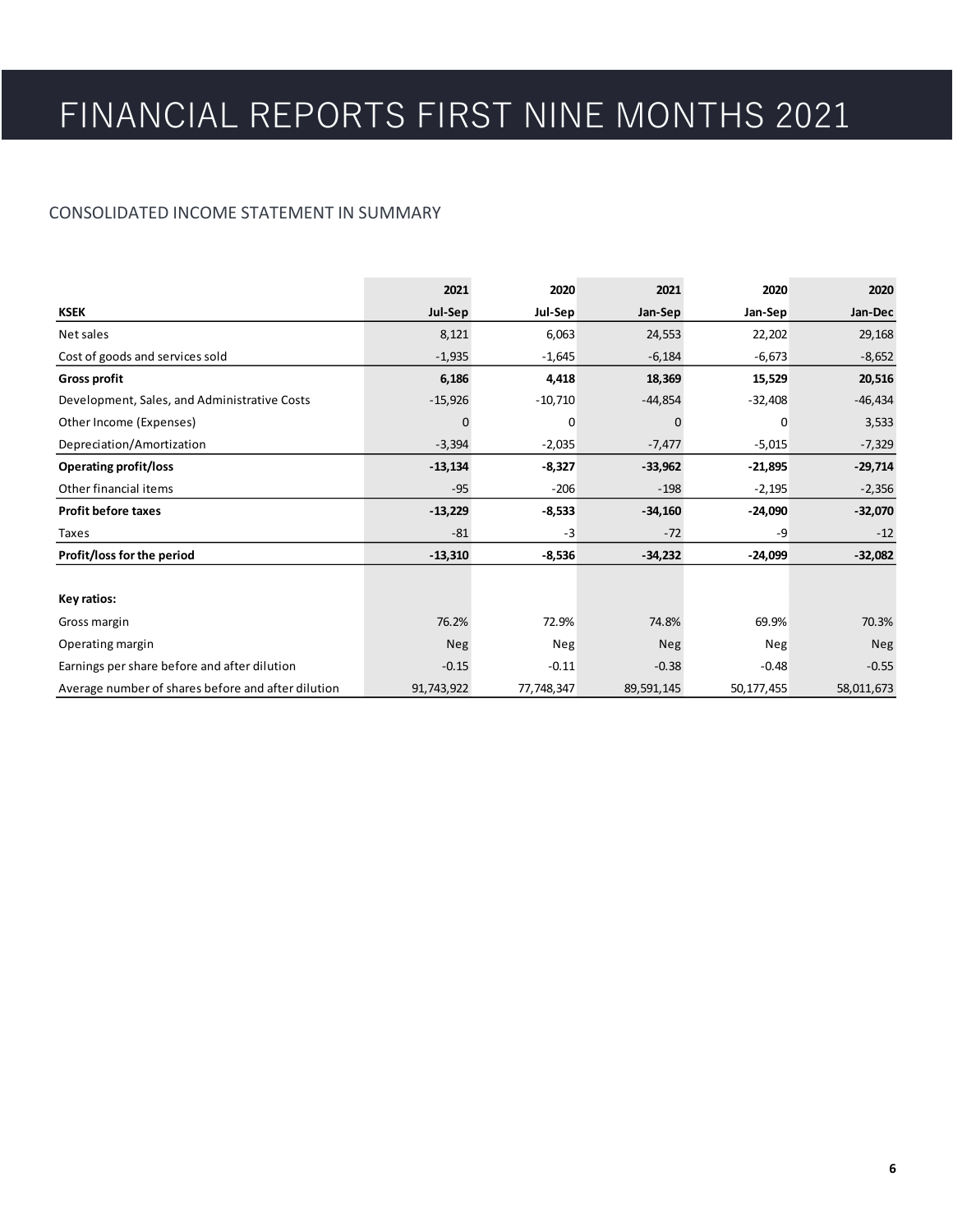### CONSOLIDATED BALANCE SHEET IN SUMMARY

| <b>KSEK</b>                                      | 9/30/2021 | 9/30/2020 | 12/31/2020 |
|--------------------------------------------------|-----------|-----------|------------|
| Intangible fixed assets                          | 72,702    | 59,832    | 59,413     |
| <b>Cumulative Amortization</b>                   | $-24,465$ | $-15,357$ | $-16,884$  |
| <b>Intangible fixed assets</b>                   | 48,237    | 44,475    | 42,529     |
| Tangible assets                                  | 3,825     | 3,688     | 3,581      |
| <b>Cumulative Depreciation</b>                   | $-3,103$  | $-2,803$  | $-2,765$   |
| <b>Tangible assets</b>                           | 722       | 885       | 816        |
| <b>Financial fixed assets</b>                    | 602       | 629       | 722        |
| <b>Total fixed assets</b>                        | 49,561    | 45,989    | 44,067     |
| Inventories                                      | 2,039     | 1,413     | 1,776      |
| Accounts receivable                              | 13,023    | 15,777    | 9,342      |
| Other current assets                             | 3,357     | 4,061     | 3,503      |
| Liquid assets, including current investments     | 2,500     | 13,851    | 4,868      |
| <b>Total current assets</b>                      | 20,919    | 35,102    | 19,489     |
| <b>Total assets</b>                              | 70,480    | 81,091    | 63,557     |
| <b>Total equity</b>                              | 47,271    | 62,399    | 48,602     |
| Other long term liabilities                      | 93        | 82        | 82         |
| <b>Total long-term liabilities</b>               | 93        | 82        | 82         |
| Accounts payable                                 | 5,032     | 2,631     | 3,777      |
| Other current liabilities                        | 18,084    | 15,979    | 11,096     |
| <b>Total current liabilities</b>                 | 23,116    | 18,610    | 14,873     |
| <b>Total liabilities and shareholders equity</b> | 70,480    | 81,091    | 63,557     |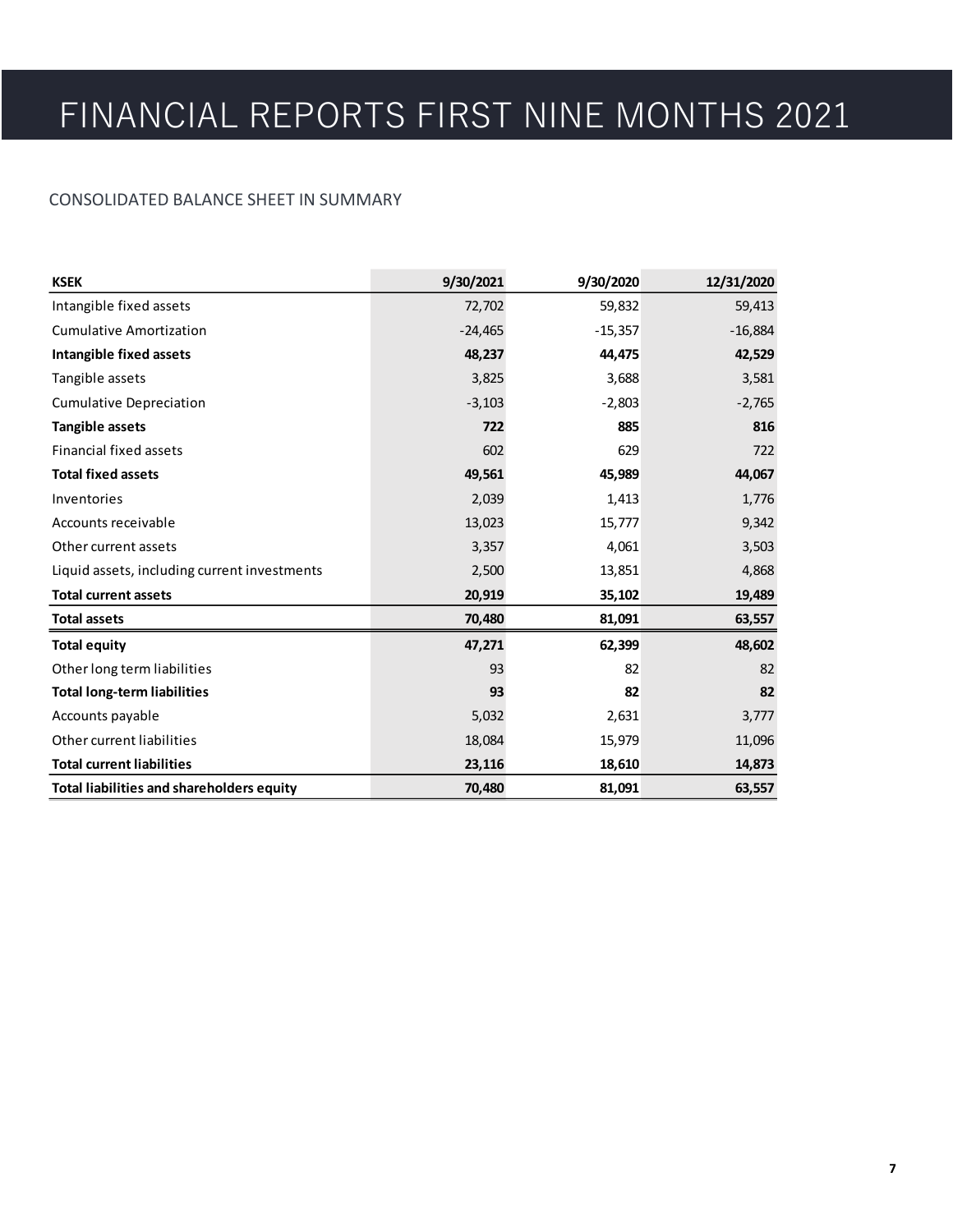### CONSOLIDATED CASH FLOW STATEMENT IN SUMMARY

|                                                       | 2021      | 2020      | 2021      | 2020      | 2020      |
|-------------------------------------------------------|-----------|-----------|-----------|-----------|-----------|
| <b>KSEK</b>                                           | Jul-Sep   | Jul-Sep   | Jan-Sep   | Jan-Sep   | Jan-Dec   |
| <b>Operating Profit (Loss)</b>                        | $-13,134$ | $-8,327$  | $-33,962$ | $-21,895$ | $-29,792$ |
| Depreciation, amortisation                            | 3,394     | 2,035     | 7,477     | 5,015     | 7,329     |
| <b>Interest Paid</b>                                  | $-95$     | $-206$    | $-198$    | $-2,186$  | $-2,153$  |
| Taxes                                                 | $-81$     | $-3$      | $-72$     | -9        | $-12$     |
| Foreign exchange Gain or Loss                         | 8         | $-10$     | 8         | $-74$     | $-4,265$  |
| <b>Incentive Programs</b>                             | 301       | 0         | 911       | 0         | n         |
| <b>Translation differences</b>                        | 182       | $-5,397$  | $-539$    | $-4,527$  | 899       |
| Cash flow from operating activities before changes in |           |           |           |           |           |
| working capital                                       | $-9,425$  | $-11,908$ | $-26,375$ | $-23,676$ | $-28,893$ |
| Change in operating receivables                       | $-1,418$  | 353       | $-3,535$  | $-6,695$  | 274       |
| Change in inventory                                   | 42        | $-344$    | $-263$    | 1,204     | 841       |
| Change in operating liabilities                       | 2,760     | $-5,242$  | $-526$    | $-21,124$ | $-15,288$ |
| Cash flow from operating activities                   | $-8,041$  | $-17,141$ | $-30,699$ | $-50,290$ | $-43,066$ |
| Intangible assets                                     | $-3,325$  | $-1,805$  | $-10,111$ | $-8,437$  | $-14,093$ |
| Fixed assets                                          | $-40$     | $-184$    | $-245$    | $-427$    | $-279$    |
| Cash flow from net capital expenditures               | $-3,365$  | $-1,989$  | $-10,356$ | $-8,864$  | $-14,372$ |
| Total cash flow before financing activities           | $-11,406$ | $-19,130$ | $-41,055$ | $-59,154$ | $-57,438$ |
| New share issue                                       | 0         | 14,766    | 30,000    | 86,093    | 53,660    |
| Change in financial liabilities                       | 5,000     | $\Omega$  | 8,687     | $-13,725$ | 8,009     |
| Cash flow from financing activities                   | 5,000     | 14,766    | 38,687    | 72,368    | 61,669    |
| Cash flow for the period                              | $-6,406$  | $-4,364$  | $-2,368$  | 13,214    | 4,231     |
| Liquid assets at the beginning of the period          | 8,906     | 18,216    | 4,868     | 637       | 637       |
| Liquid assets at the end of the period                | 2,500     | 13,851    | 2,500     | 13,851    | 4,868     |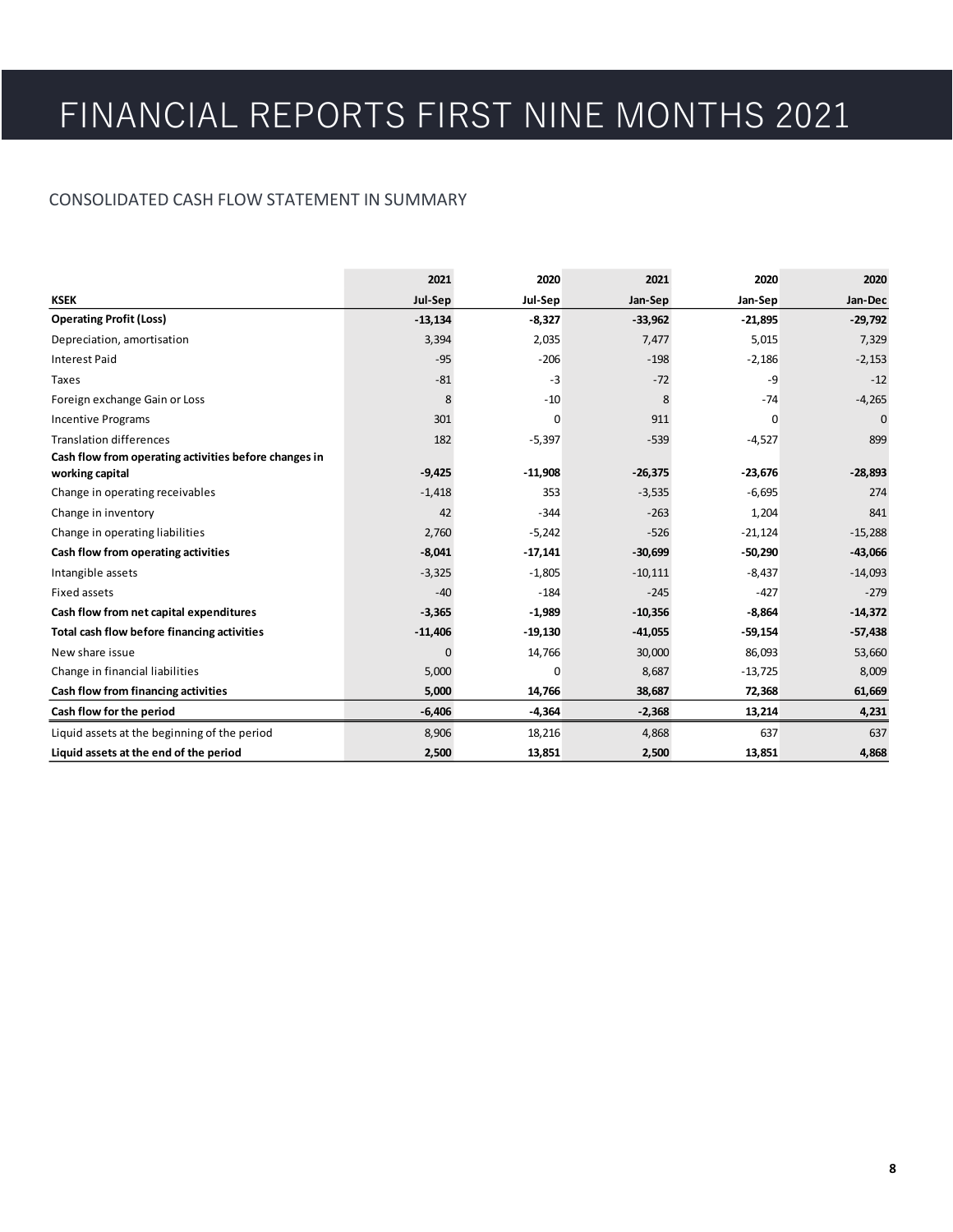### CONSOLIDATED STATEMENT OF CHANGES IN EQUITY

| <b>KSEK</b>                                   | <b>Share Capital</b> | <b>Ongoing Share</b><br>Issue | <b>Other Capital</b><br>Contributed | <b>Translation</b><br>Reserves | Profit/(Loss)<br><b>Brought Forward</b> | <b>Shareholders</b><br><b>Equity</b> |
|-----------------------------------------------|----------------------|-------------------------------|-------------------------------------|--------------------------------|-----------------------------------------|--------------------------------------|
| Closing balance December 31, 2019             | 2,111                | 2,263                         | 97,039                              | 1,152                          | $-98,231$                               | 4,334                                |
|                                               |                      |                               |                                     |                                |                                         |                                      |
| Profit/loss from Jan 1, 2020 to Dec. 31, 2020 |                      |                               |                                     |                                | $-32,082$                               | $-32,082$                            |
| <b>Translation Differences</b>                |                      |                               |                                     | $-8,509$                       |                                         | $-8,509$                             |
| Ongoing Share Issue                           |                      | $-2,263$                      |                                     |                                |                                         | $-2,263$                             |
| <b>Convertible Note Conversion</b>            | 1,153                |                               | 22,843                              |                                |                                         | 23,996                               |
| Private Placement/Rights Issue                | 3,415                |                               | 60,944                              |                                |                                         | 64,359                               |
| <b>Financing Expenses</b>                     |                      |                               | $-1,233$                            |                                |                                         | $-1,233$                             |
| Closing balance December 31, 2020             | 6,679                | 0                             | 179,593                             | $-7,357$                       | $-130,313$                              | 48,602                               |
| Profit/loss from Jan 1, 2021 to Sep. 30, 2021 |                      |                               |                                     |                                | $-34,232$                               | $-34,232$                            |
| <b>Incentive Program</b>                      |                      |                               |                                     |                                | 911                                     | 911                                  |
| <b>Translation Differences</b>                |                      |                               |                                     | 1,990                          |                                         | 1,990                                |
| Private Placement/Rights Issue                | 883                  |                               | 29,117                              |                                |                                         | 30,000                               |
| Closing balance September 30, 2021            | 7,562                | 0                             | 208,710                             | $-5,367$                       | $-163,634$                              | 47,271                               |

### KEY RATIOS

|                                                       | 2021     | 2020     | 2021     | 2020    | 2020    |
|-------------------------------------------------------|----------|----------|----------|---------|---------|
| <b>KSEK</b>                                           | Jul-Sep  | Jul-Sep  | Jan-Sep  | Jan-Sep | Jan-Dec |
| Cash flow for the period                              | $-6.406$ | $-4.364$ | $-2,368$ | 13.214  | 4,231   |
| Cashflow / share before and after dilution (SEK) $^4$ | $-0.07$  | $-0.10$  | $-0.03$  | 0.36    | 0.07    |

|                                    | 6/30/2021  | 12/31/2020 |
|------------------------------------|------------|------------|
| Equity/assets ratio                | 67.1%      | 76.5%      |
| Number of shares                   | 89,591,145 | 58,011,673 |
| Shareholders equity per share (kr) | 0.67       | 0.84       |

*1 Based on the weighted average number of shares and outstanding warrants for each period.*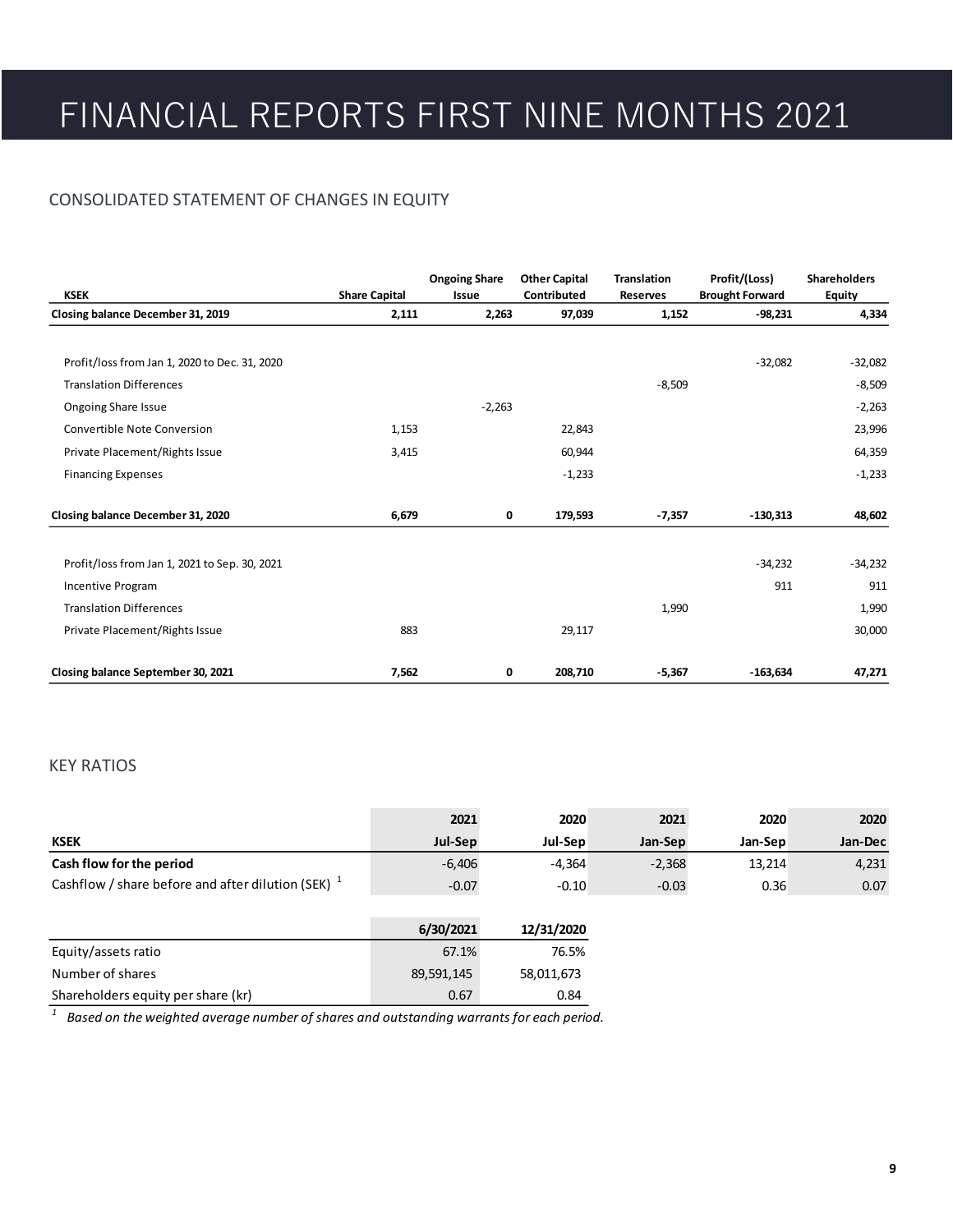### PARENT COMPANY – INCOME STATEMENT IN SUMMARY

|                                              | 2021     | 2020     | 2021         | 2020     | 2020      |
|----------------------------------------------|----------|----------|--------------|----------|-----------|
| <b>TSEK</b>                                  | Jul-Sep  | Jul-Sep  | Jan-Sep      | Jan-Sep  | Jan-Dec   |
| Net sales                                    | 723      | 740      | 2,609        | 5,776    | 6,378     |
| Cost of goods and services sold              | $-3$     | $-101$   | $-44$        | $-1,498$ | $-1,666$  |
| <b>Gross profit</b>                          | 720      | 639      | 2,565        | 4,279    | 4,712     |
| Development, Sales, and Administrative Costs | $-3,056$ | $-3,074$ | $-14,622$    | $-9,194$ | $-17,526$ |
| Depreciation/Amortization/Impairment         | $-176$   | $-166$   | $-529$       | -472     | $-250$    |
| <b>Operating profit/loss</b>                 | $-2,512$ | $-2,601$ | $-12,586$    | $-5,386$ | $-13,064$ |
| Other financial items                        | 383      | 375      | 1,138        | $-743$   | $-690$    |
| <b>Profit before taxes</b>                   | $-2,129$ | $-2,226$ | $-11,449$    | $-6,129$ | $-13,754$ |
| Taxes                                        | 0        | 0        | $\mathbf{0}$ | 0        | 0         |
| Profit/loss for the period                   | $-2,129$ | $-2,226$ | $-11,449$    | $-6,129$ | $-13,754$ |

### PARENT COMPANY – BALANCE SHEET IN SUMMARY

| <b>KSEK</b>                                  | 9/30/2021      | 9/30/2020 | 12/31/2020 |
|----------------------------------------------|----------------|-----------|------------|
| Intangible fixed assets                      | 3,244          | 4,219     | 3,773      |
| Tangible assets                              | $\overline{2}$ | 2         | 0          |
| Financial fixed assets                       | 14,130         | 14,130    | 14,130     |
| <b>Total fixed assets</b>                    | 17,376         | 18,351    | 17,904     |
| Inventories                                  | 1,928          | 1,421     | 1,616      |
| Accounts receivable                          | 1,516          | 4,338     | 1,431      |
| Other current assets                         | 144,016        | 116,224   | 120,887    |
| Liquid assets, including current investments | 852            | 12,681    | 332        |
| <b>Total current assets</b>                  | 148,312        | 134,664   | 124,266    |
| <b>Total assets</b>                          | 165,688        | 153,015   | 142,170    |
|                                              |                |           |            |
| <b>Total equity</b>                          | 154,197        | 144,700   | 135,842    |
| Accounts payable                             | 1,700          | 1,085     | 1,313      |
| Other current liabilities                    | 9,791          | 7,230     | 5,015      |
| <b>Total current liabilities</b>             | 11,491         | 8,315     | 6,328      |
| Total liabilities and shareholders equity    | 165,688        | 153,015   | 142,170    |